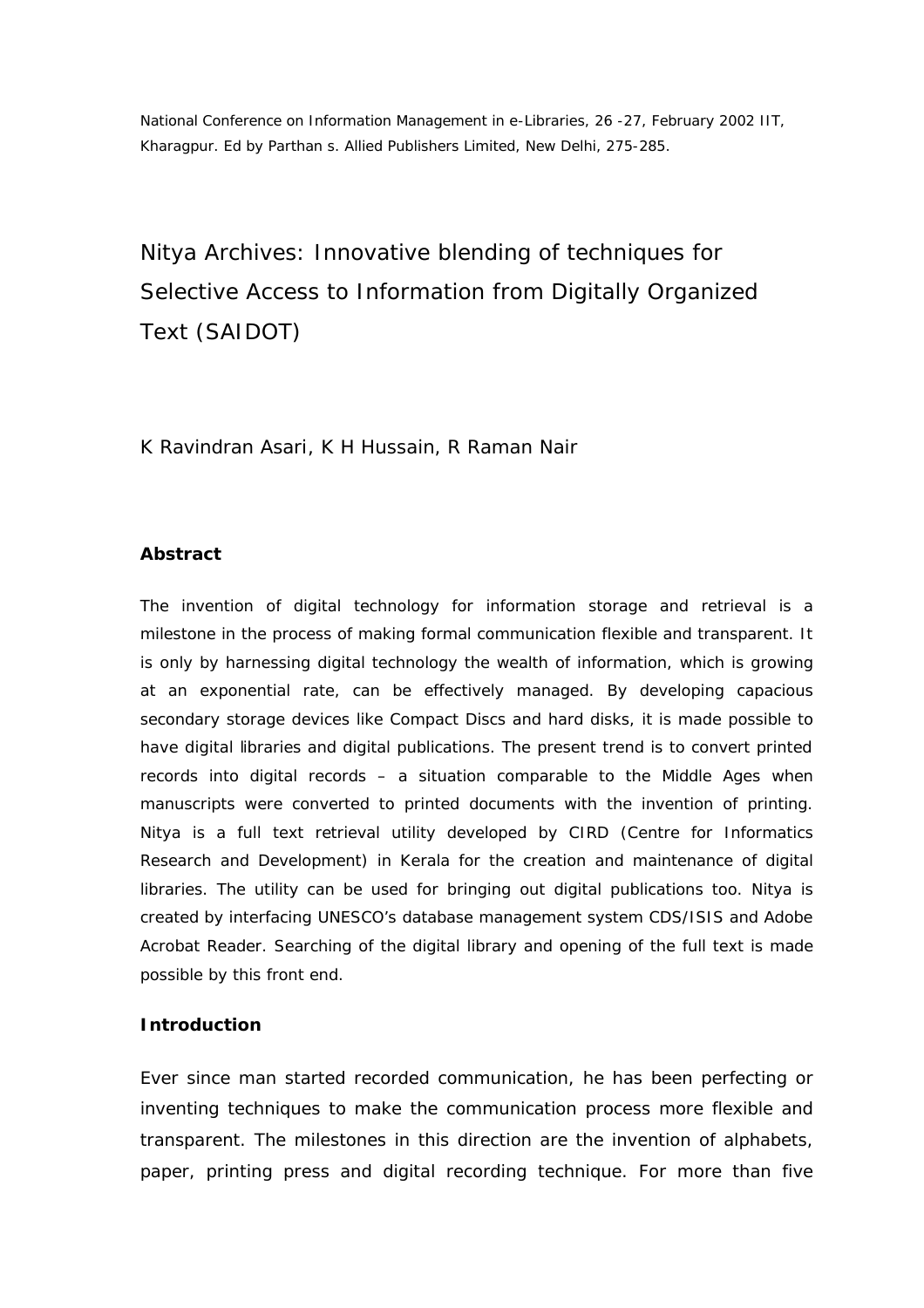centuries, the print medium has been almost entirely dealing with information generation, storage and dissemination. The print medium will be with us for the foreseeable future. But as a medium to retrieve required information from a large store and to transmit information regardless of space and time, the print medium has limitations. The major drawbacks of the print media are the following:

- ? the print media occupies more space;
- ? retrieval of specific information from a large store of information is very difficult and time consuming;
- ? related information, associated graphics and sound cannot be integrated at one point as the print media present information in a linear format;
- ? the print media cannot provide interactivity;
- ? the quality of printed or written documents deteriorates when preserved for longer period;
- ? in the case of printed documents, transfer from place to place is only by physical means.

The emergence of microform publications could lessen the demand for storage space to some extend. A number of publications were converted into microform to save storage space. Such publications include, back volumes of journals, library catalogues, bibliographies, reports, newspapers and old publications. Although it reduced storage space, other problems like selective dissemination, transfer of information regardless of space and time, integration of related information including graphics and sound and interactivity persisted.

# **The Emergence of Digital Technology**

These problems could be solved only when it was discovered in the 1930s that the 'on' and 'off' states of an electric circuit could be interpreted as '1' and '0' and they could be used as the alphabet of a flexible communication media. Information recorded using this binary language is more appropriately known as digital information. Although, the binary system or digital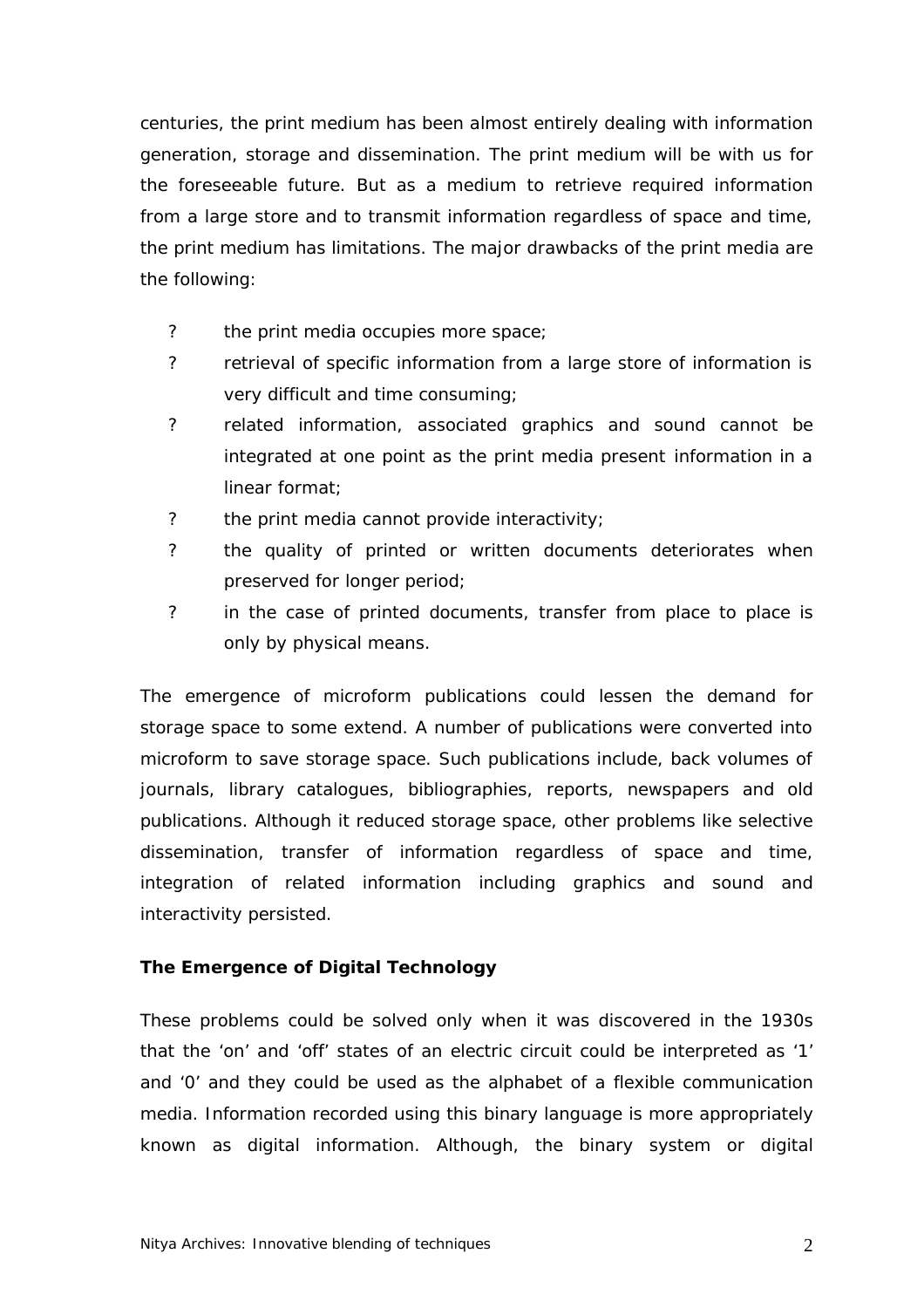communication could be invented in the 1930s, its large-scale application had to wait until the 1960s when computers acquired enough memory to store large quantities of information.

The progress achieved in the digital technology and secondary storage media like high capacity hard disks and compact discs facilitated compact and durable storage of information of all kinds – text, graphics and sound. The hypertext and hypermedia features of the digital media can integrate related text and associated graphics and sound, which can be used in an interactive manner. In a networked environment the digitized information can be transferred regardless of space and time. Also, the needed information can be retrieved from any part of the world. More than anything else, the digitized information is fresh even after a longer period. Thus digitization has brought in flexibility and transparency in information storage and retrieval. Any information stored using the binary language permit fast retrieval of relevant information, integration of various components of communication like text, numbers, graphics, sound etc and interactivity.

The subsets of digital libraries include computerized catalogue and OPAC; Full Text Digital Archiving and Retrieval Systems; Electronic and Digital Publishing in the Net as well as on Compact Discs; and Virtual Libraries. But more precisely digital library is an electronic substitute of the conventional library. Let us look at some of the definitions.

#### **Definition**

According to Gail McMillan, Director, Digital Library and Archives University Libraries, Virginia Polytechnic Institute and State University, digital library is actually a library and not a mere mechanical store of digitized information. It needs to be evolved beyond mere storage and access to digitized information. A library is a fusion of resources in a variety of forms, including services and people supporting the entire life cycle of information beginning with creation to dissemination and use. A digital library works best when it is an integral part of a library that provides its users with access to information that has been evaluated, organized, and preserved in the most useful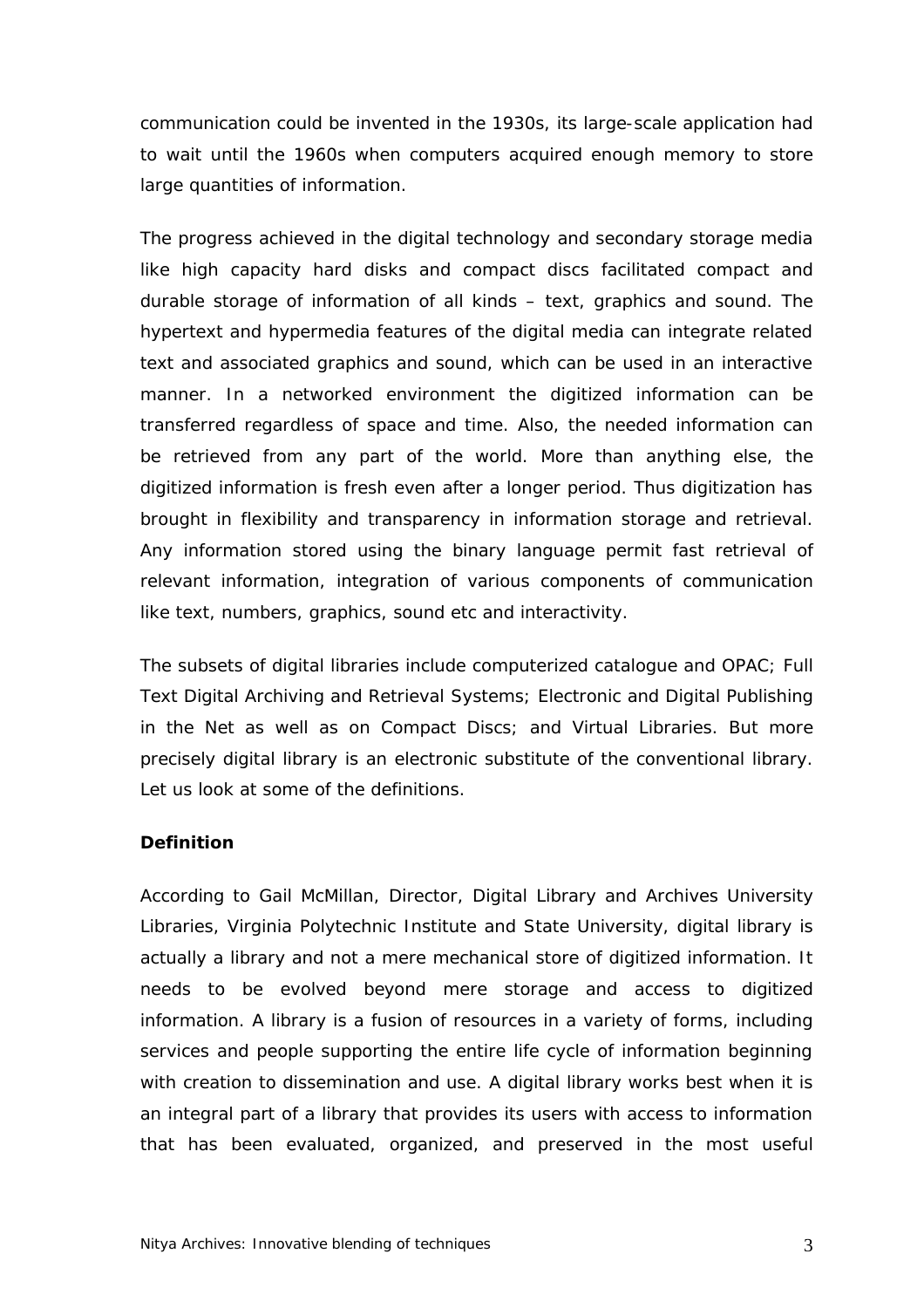formats. Digital libraries and traditional libraries share common goals and should interact as if they share a common soul.

Nevertheless, many of the existing definitions consider that digital libraries are just the digital information available through the Internet and mere stores of digitized information. For example, the International Cooperation on Digital Libraries" defines it as "a collection of digital objects along with methods of access and retrieval, and for selection, organization, and maintenance of the collection."

Actually a digital library should be a series of activities that brings together collections, services, and people in support of the full life cycle, from creation, dissemination, use, and preservation of data, information, and knowledge. The challenges and opportunities that motivate an advanced digital research initiative should be committed to such a broad view of the digital library environment. A digital library should be a seamless extension of the library that provides scholars with access to information in any format that has been evaluated, organized, and preserved. Access to this evolving collection of digital information should be provided through personalized systems as well as through the services of information professionals. The digital library adds value and saves time while extending the hours of access. It reduces the need for proximity to information resources, but still emphasizes the quality of those resources. It is a library that can be individually customized and, ultimately, will be easy to use.

When Johannes Gutenberg of Germany invented the art of printing during the 1440s, the trend was to convert every manuscript into printed form. Microfilming technique helped to convert at least archival materials like old books, library catalogues, journals and newspapers into microform. What is prevalent at present is conversion of printed documents into digital form. Now we have books, journals, newspapers, reference books and even libraries in the digital format.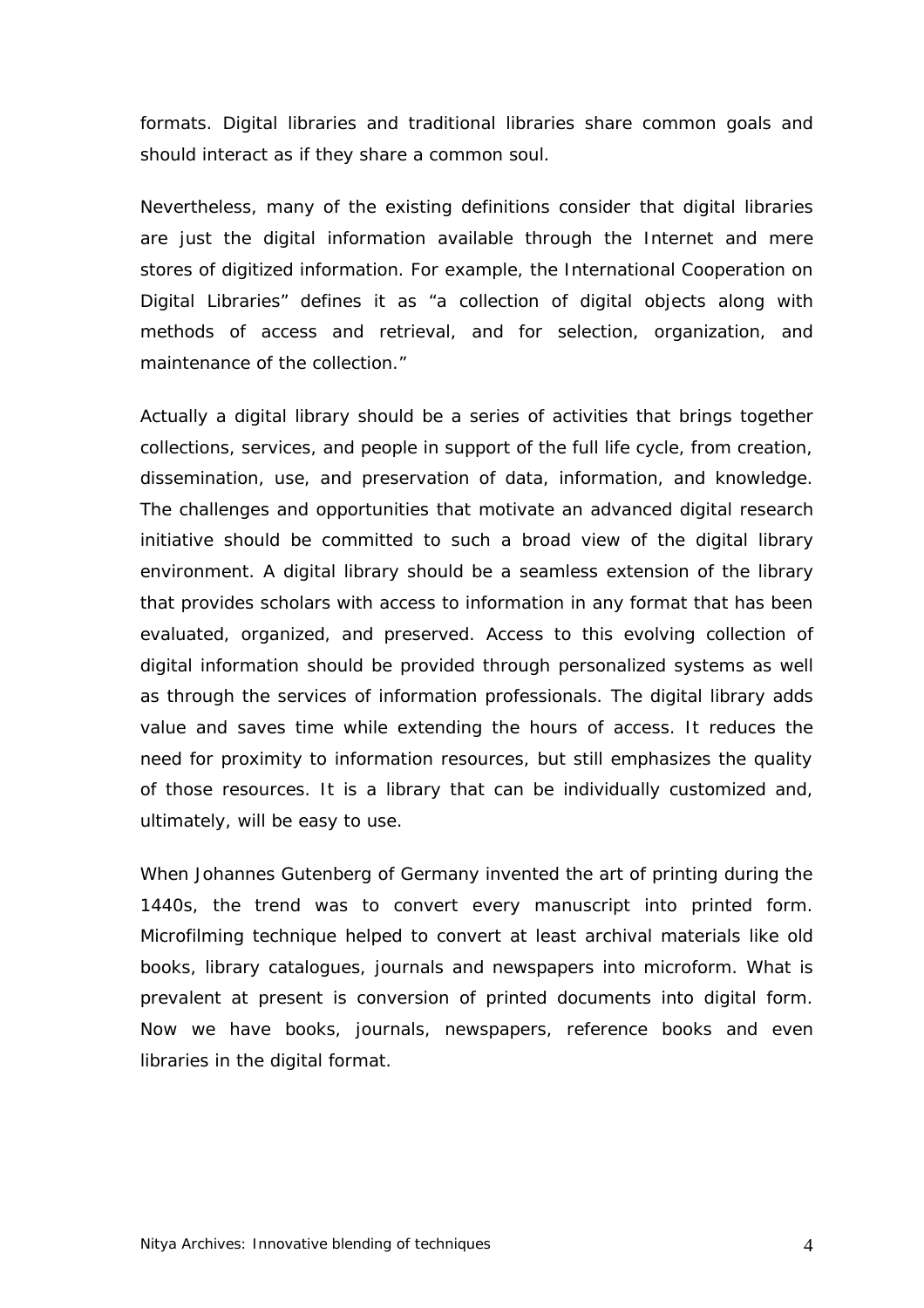# **International and National Efforts Towards Digital Libraries**

Thousands of examples can be cited for digital libraries. Only three examples of international magnitude are cited here:

## **1. UNESCO memory of the World Programme**

(http://www.unesco.org/webworld/mdm/index) This programme seeks to safeguard documentary heritage of the world. Naturally, it reflects the diversity of languages, peoples and cultures. 'It is the mirror of the **world** and its **memory'**

## **2. American Memory**

(http://www.loc.gov/) American history in words, sounds and pictures and extensive online exhibitions of historic photographs and documents.

# **3. The NSF/DARPA/NASA Digital Libraries Initiative (DLI)**

The National Science Foundation, Department of Defense Advanced Projects Agency and the National Aeronautics and Space Administration funded six research projects in 1994 aiming at developing new techniques for creating digital libraries

In India, several institutions and national level organizations have taken steps to develop digital libraries. Projects aimed at digitizing rare and out of print publications and manuscripts have been taken up in institutions like Indira Gandhi National Museum of Art, The National Library, Calcutta and Tamil University. The INFLIBNET has also initiated programmes to digitize rare collections of several institutions and older libraries. However, all projects aimed at creating digital libraries concentrate only on special collections. A number of utilities have been developed in India also to facilitate creation of digital libraries. Digital Publishing Solutions, Pune is an example of commercial agencies offering creation of digital libraries.

Depending upon commercial agencies always for the creation of digital libraries is neither practicable nor cost effective. Therefore, it is necessary to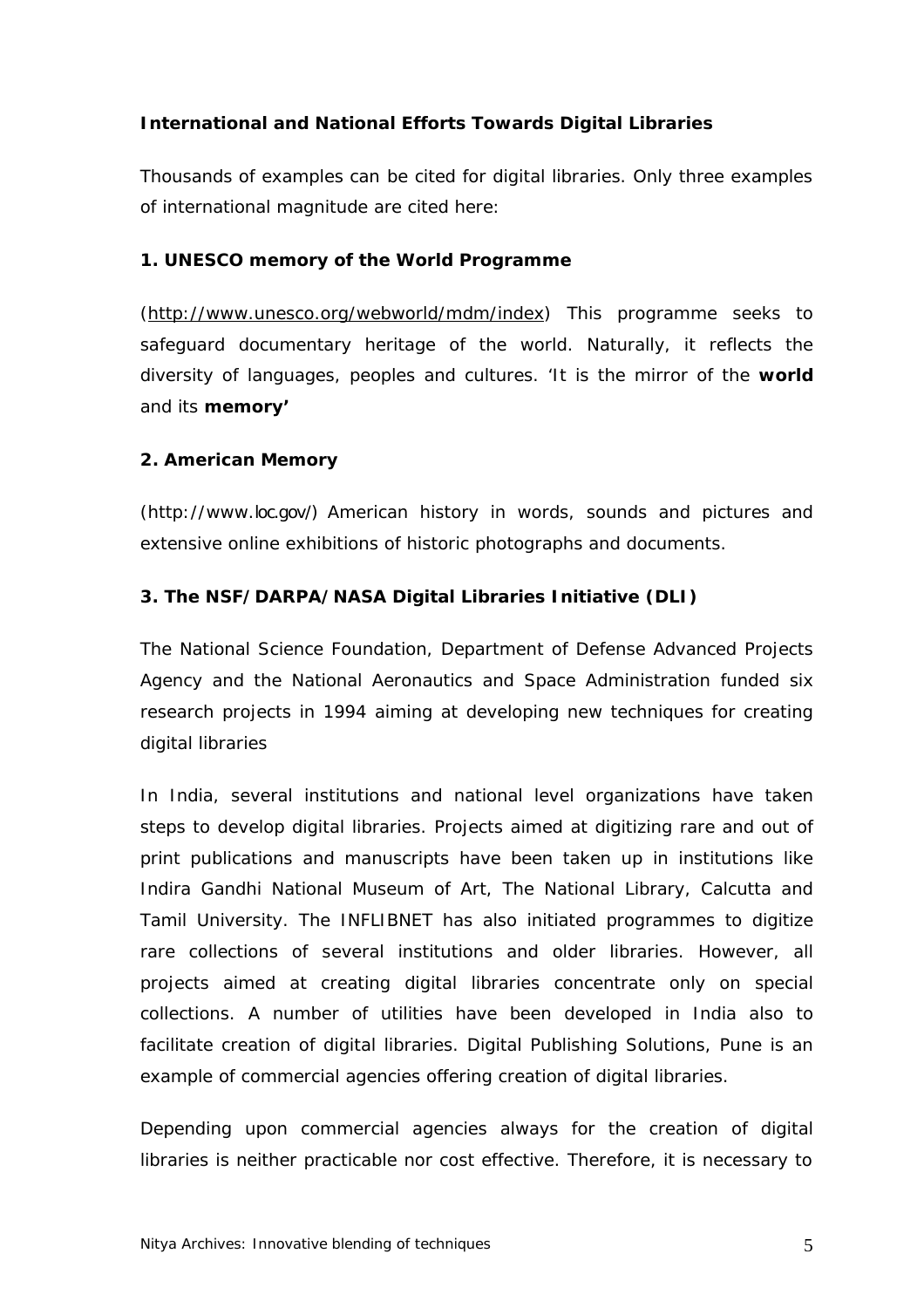make professional approaches towards the development of appropriate utilities and to train a new generation of library professionals to create and maintain digital libraries. Keeping these professional goals in mind Center for Informatics Research and Development (CIRD) has developed NITYA to achieve Selective Access to Information from Digitally Organized Text (SAIDOT)

### **NITYA**

Nitya combines high-level text compaction technique and highly sophisticated free text search and retrieval procedure. The most outstanding aspect of Nitya is that any piece of information can be searched out from a huge store of information within seconds. Searches can be by title, by author, by date of publication, by a keyword or combination of keywords using the Boolean logic. It even permits proximity searches. Although, several systems are in vogue for the digital storage of information, they lack efficient search mechanism. Devoid of a search mechanism, digitally stored information in hard disks and compact discs remain as dump places of information, just the same way as documents converted into microform. The full potential of digital technology can be exploited only if selective access is made possible. Then only it can perform the traditional functions of a library. Nitya combines the capabilities of two best-known programs to achieve efficient information storage and selective retrieval. These programs are Adobe Acrobat and UNESCO's CDS/ISIS. The later stands for Computerized Documentation Service/Integrated Set for Information Service. CDS/ISIS is a high profile database management system, which is ideal for bibliographic database management. Under the auspices of UNESCO and several national governments, thousands of information specialists all over the world are trained on the use of CDS/ISIS. In India, the National Information System for Science and Technology (NISSAT) provides training through various institutions on the use of CDS/ISIS, who also distribute the package. Initially CDS/ISIS was available only in the DOS version. Now a Windows version is also available and it can be web enabled.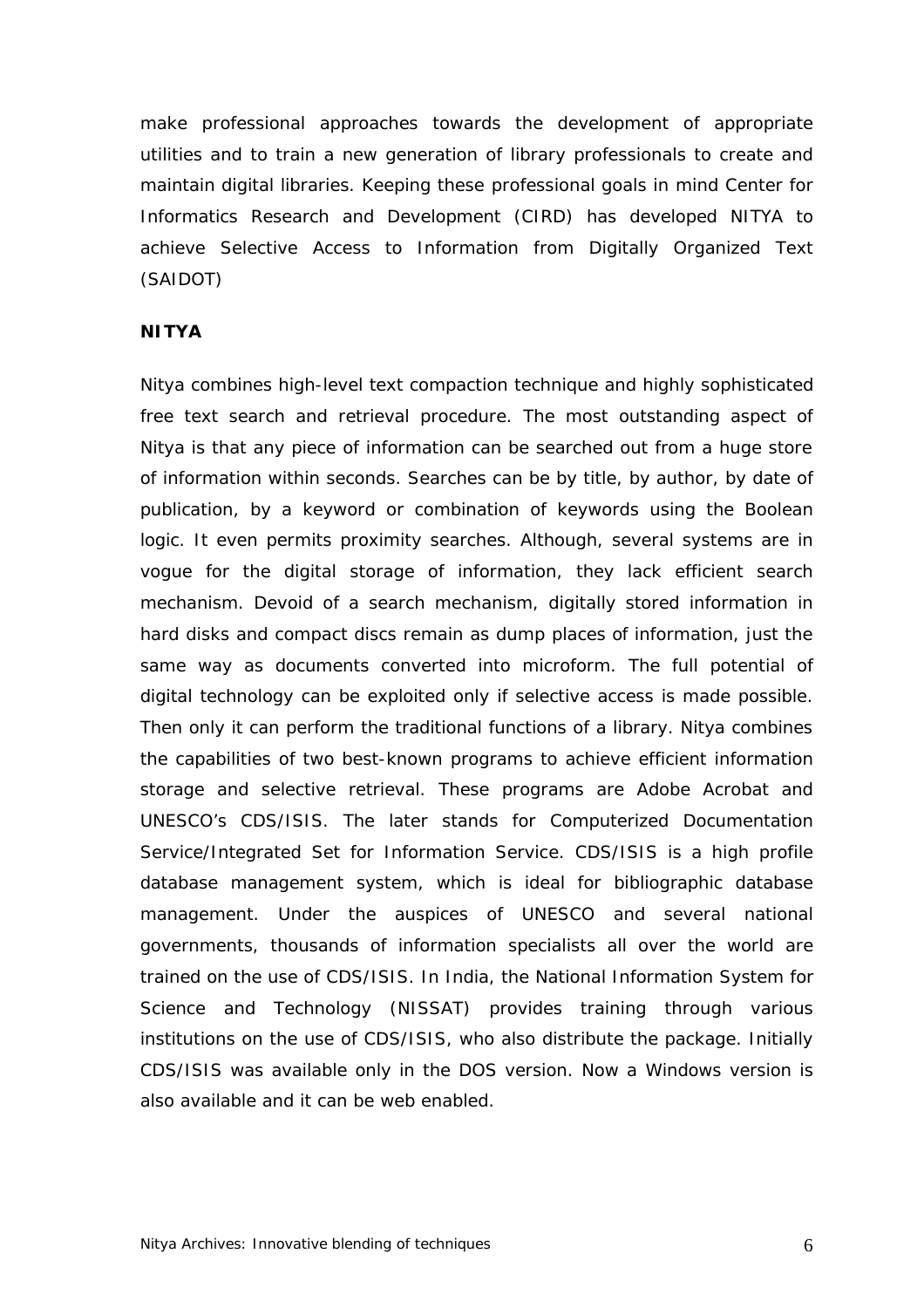Adobe Acrobat Reader is a text reading utility which provides simple techniques for viewing text and graphics in Portable Document Format (PDF).

#### **Method**

Documents are first scanned and converted to Portable Document Format (PDF) using Adobe Acrobat. Images of the pages are converted to text ('Captured') and book marked/annotated. A database is created for the documents selected for the digital library and indexed using CDS/ISIS. The efficiency of the search depends on Indexing Techniques applied to build up Inverted file (Dictionary of indexing terms). Nitya provides facilities for searching archived documents using Inverted File and the search results are displayed in full bibliographic details. Keywords for query building can be selected from the Inverted file under different categories like author, title, subject, etc. Number of categories depends on the type and characteristics of the archive. (For example, if it is an archive of theses, the researcher, the guide, departments, university, subject, etc. can be categories.) The extensive search mechanism offered by CDS/ISIS permits searching of the archived documents by single keyword or combination of keywords. Proximity and truncated searches can also be accomplished in addition.

With the bibliographic details of the searched documents FULL TEXT button is appeared, pressing upon full text of the retrieved documents are displayed in Acrobat Reader. Acrobat Reader provides many view options to display pages. Viewing with Book Marks enables the user to navigate through the documents. Any part of the text can be zoomed up to 1600 percent. Also, any word can be located from any part of the displayed text with the help of Find option of Adobe Acrobat.

Paradigm used to develop Nitya is adopted from the traditional library information storage and retrieval practices. When a user enters the library, he first goes to the catalogue and searches the catalogue under appropriate access points such as author, title, subject, etc. This enables the user to get most relevant documents he wants. Once he gets the document, with the help of the content page he locates the relevant chapters or pages or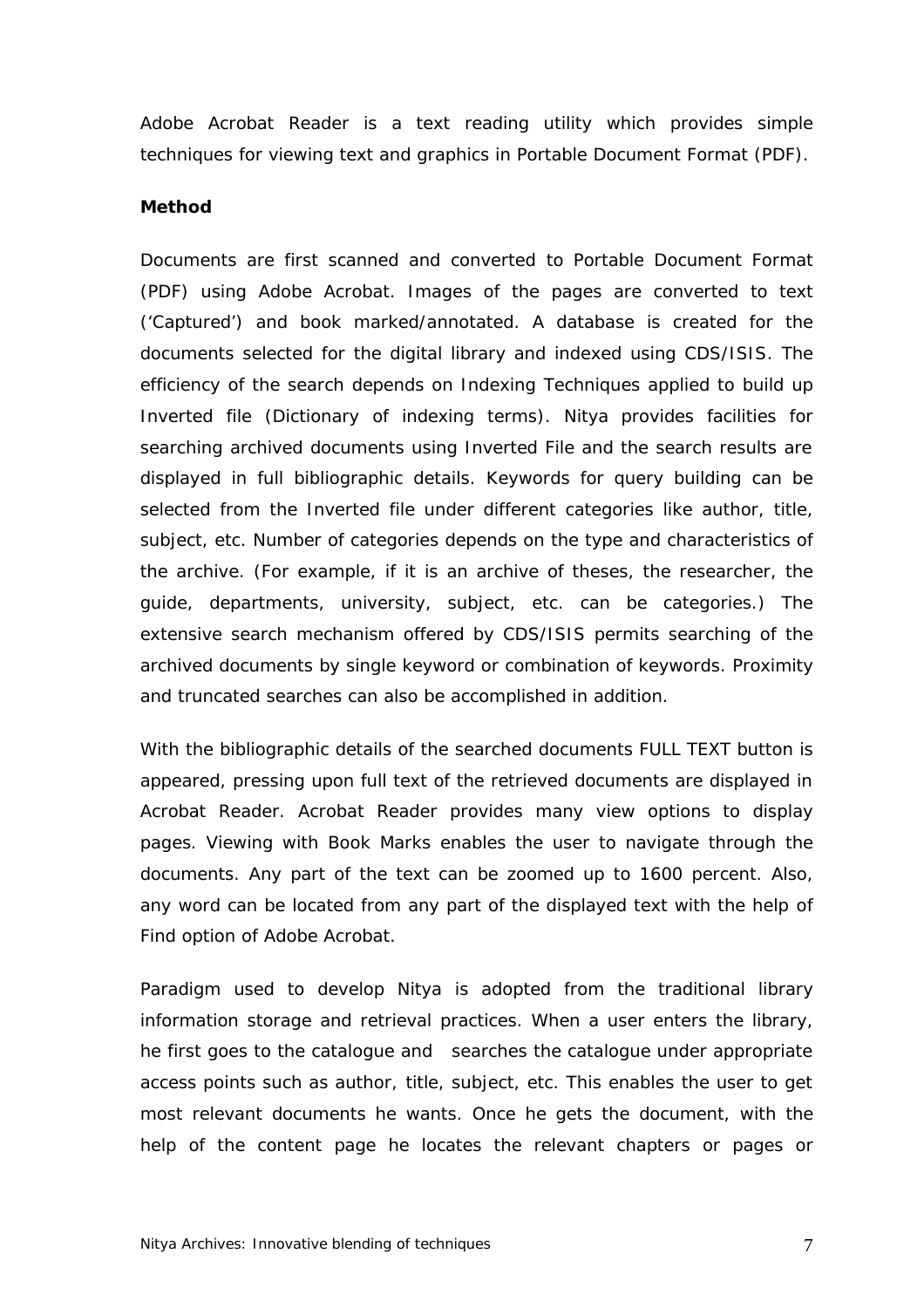portions of the book. In the same way, when one opens Nitya, a dictionary of keywords (Inverted File) similar to the library catalogue appears. Selected terms in the dictionary are used to form queries. Search yields a hit of relevant documents with full bibliographic details. Full text is opened and the entire text can be navigated through book marks (*Library - Nitya analogy is explained in the chart provided at the end*.)

### **Scope and Applications**

Nitya is so versatile that both reference retrieval system and document retrieval system are combined into one. Older books, archival materials like manuscripts in palm leaves, research reports, conference proceedings, parliament or legislative proceedings, hospital records, theses and dissertations, government orders, journal, newspapers, etc. can be digitized and stored either in hard disks or compact discs. The system can go even to the extend of converting part of a library collection into digital form.

### **Future Activities**

Nitya is conceived as a flexible archival system. As the parameters to archive and retrieve Theses, Conference proceedings, Manuscripts in palm leaves, etc. change, CIRD plans to program different Nityas according to the need and vision of participating librarians and archivists. Like PDF files Nitya can be made to open files in other formats like DOC, RTF, HTML, Multimedia, etc. CIRD plans to extend Nitya application to other Indian languages too. Already techniques have been perfected to search in Malayalam - the regional language of Kerala. It may not be difficult to extend the facility to other Indian languages, if interested group come forward.

## **Consultancy by CIRD**

CIRD identifies five types of institutions in need of digital library creation:

i. Institutions, which do not want to setup scanning and digitization unit at present.